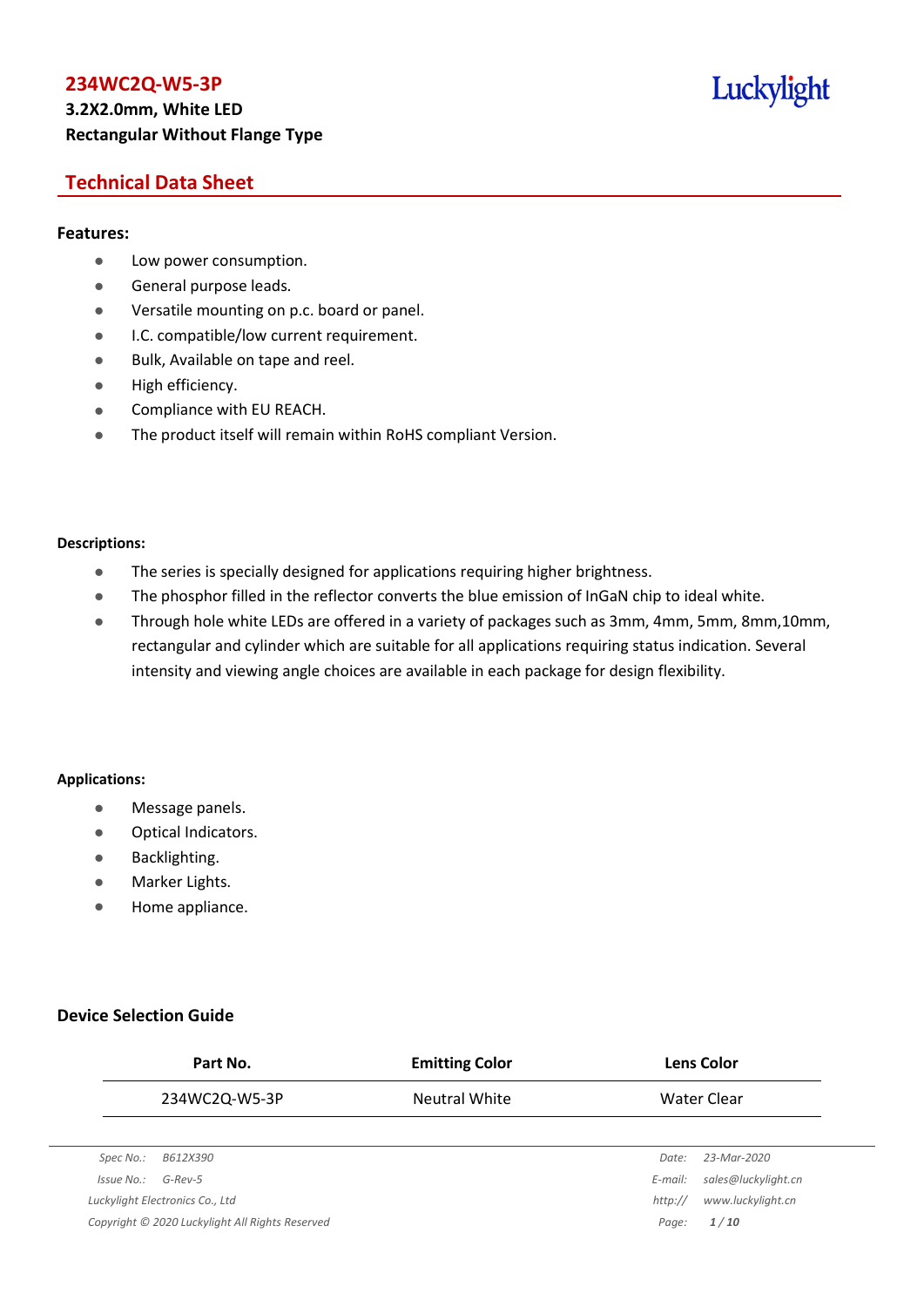**3.2X2.0mm, White LED Rectangular Without Flange Type**

## **Technical Data Sheet**

#### **Package Dimension:**



#### *Notes:*

*1. All dimensions are in millimeters (inches).*

*2. Tolerance is ± 0.25 mm (.010″) unless otherwise noted.*

*3. Protruded resin under flange is 1.00mm (.039″) max.*

*Luckylight Electronics Co., Ltd* 

*Copyright © 2020 Luckylight All Rights Reserved Page: 2 / 10*

| Spec No.:  | B612X390                                      | Date:   | 23-Mar-2020                 |
|------------|-----------------------------------------------|---------|-----------------------------|
| 'ssue No.: | G-Rev-5                                       |         | E-mail: sales@luckylight.cn |
|            | ckylight Electronics Co., Ltd                 | http:// | www.luckvliaht.cn           |
|            | pyright © 2020 Luckylight All Rights Reserved |         | Page: $2/10$                |

# Luckylight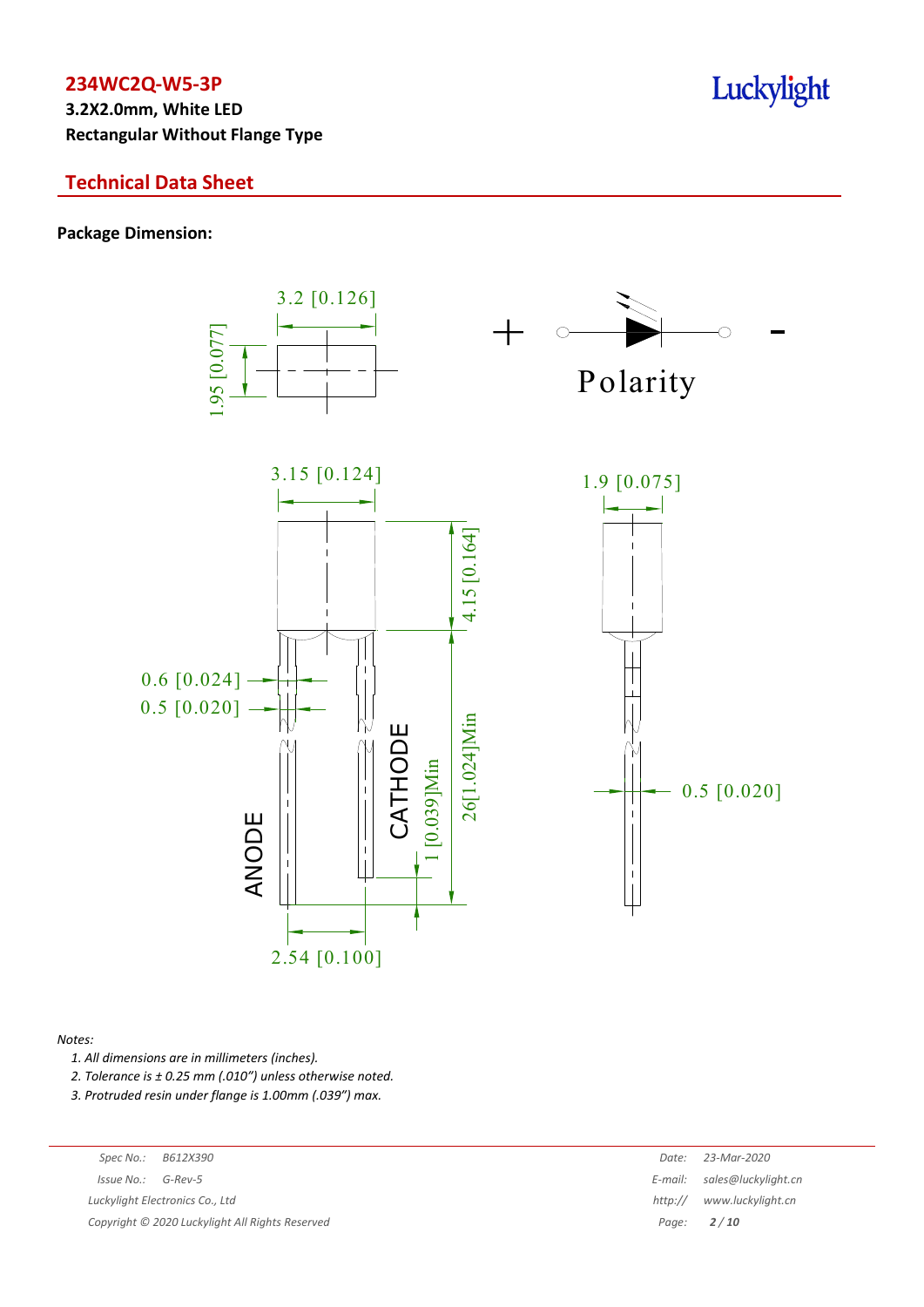# **3.2X2.0mm, White LED Rectangular Without Flange Type**

# Luckylight

## **Technical Data Sheet**

#### **Absolute Maximum Ratings at Ta=25**℃

| <b>Parameters</b>                  | Symbol             | Max.                                 | Unit |
|------------------------------------|--------------------|--------------------------------------|------|
| Power Dissipation                  | $P_{d}$            | 85                                   | mW   |
| Peak Forward Current (a)           | $I_{FP}$           | 100                                  | mA   |
| DC Forward Current <sup>(b)</sup>  | ΙF                 | 25                                   | mA   |
| Reverse Voltage <sup>(c)</sup>     | $V_{R}$            | 5                                    | v    |
| <b>Operating Temperature Range</b> | $T_{\mathsf{opr}}$ | -40 $\mathrm{C}$ to +80 $\mathrm{C}$ |      |
| <b>Storage Temperature Range</b>   | $T_{\text{stg}}$   | -40 $^{\circ}$ C to +85 $^{\circ}$ C |      |
| <b>Soldering Temperature</b>       | $T_{sld}$          | 260℃ for 5 Seconds                   |      |

*Notes:*

*a. Derate linearly as shown in derating curve.*

*b. Duty Factor = 10%, Frequency = 1 kHz.*

c. Reverse voltage (VR) condition is applied for IR test only. The device is not designed for reverse operation.

## **Electrical Optical Characteristics at Ta=25**℃

| <b>Parameters</b>              | Symbol          | Min. | Typ. | Max.  | Unit | <b>Test Condition</b> |
|--------------------------------|-----------------|------|------|-------|------|-----------------------|
| Luminous Intensity (a)         | l٧              | 780  | 1300 | $---$ | mcd  | $IF = 20mA$           |
| Viewing Angle (b)              | $2\theta_{1/2}$ |      | 130  |       | deg. | $IF = 20mA$           |
|                                | X               | ---  | 0.33 |       |      | $IF = 20mA$           |
| Chromaticity Coordinates (c)   | y               | ---  | 0.34 |       |      | $IF=20mA$             |
| <b>Color Temperature</b>       | <b>CCT</b>      |      | 5500 | $---$ | К    | $IF = 20mA$           |
| <b>Color Rendering Index</b>   | <b>CRI</b>      |      | 80   |       | Ra   | $IF = 20mA$           |
| Forward Voltage                | VF              | 2.6  | 3.0  | 3.4   | v    | $IF = 20mA$           |
| Reverse Current <sup>(d)</sup> | IR              |      |      | 10    | μA   | $VR=5V$               |

*Notes:*

a. Luminous intensity is measured with a light sensor and filter combination that approximates the CIE eye-response curve. The Iv guarantee *must be included with ±15% testing tolerance.*

*b. 2θ1/2 is the o -axis angle where the luminous intensity is 1⁄2 the peak intensity.*

*c. The chromaticity coordinates (x, y) is derived from the 1931 CIE chromaticity diagram.*

d. Reverse current (IR) condition is applied for VR test only. The device is not designed for reverse operation.

| Spec No.:              | B612X390                                        | Date:   | 23-Mar-2020                 |
|------------------------|-------------------------------------------------|---------|-----------------------------|
| $Is sue No.:  G-Rev-5$ |                                                 |         | E-mail: sales@luckylight.cn |
|                        | Luckylight Electronics Co., Ltd                 | http:// | www.luckylight.cn           |
|                        | Copyright © 2020 Luckylight All Rights Reserved |         | Page: <b>3/10</b>           |
|                        |                                                 |         |                             |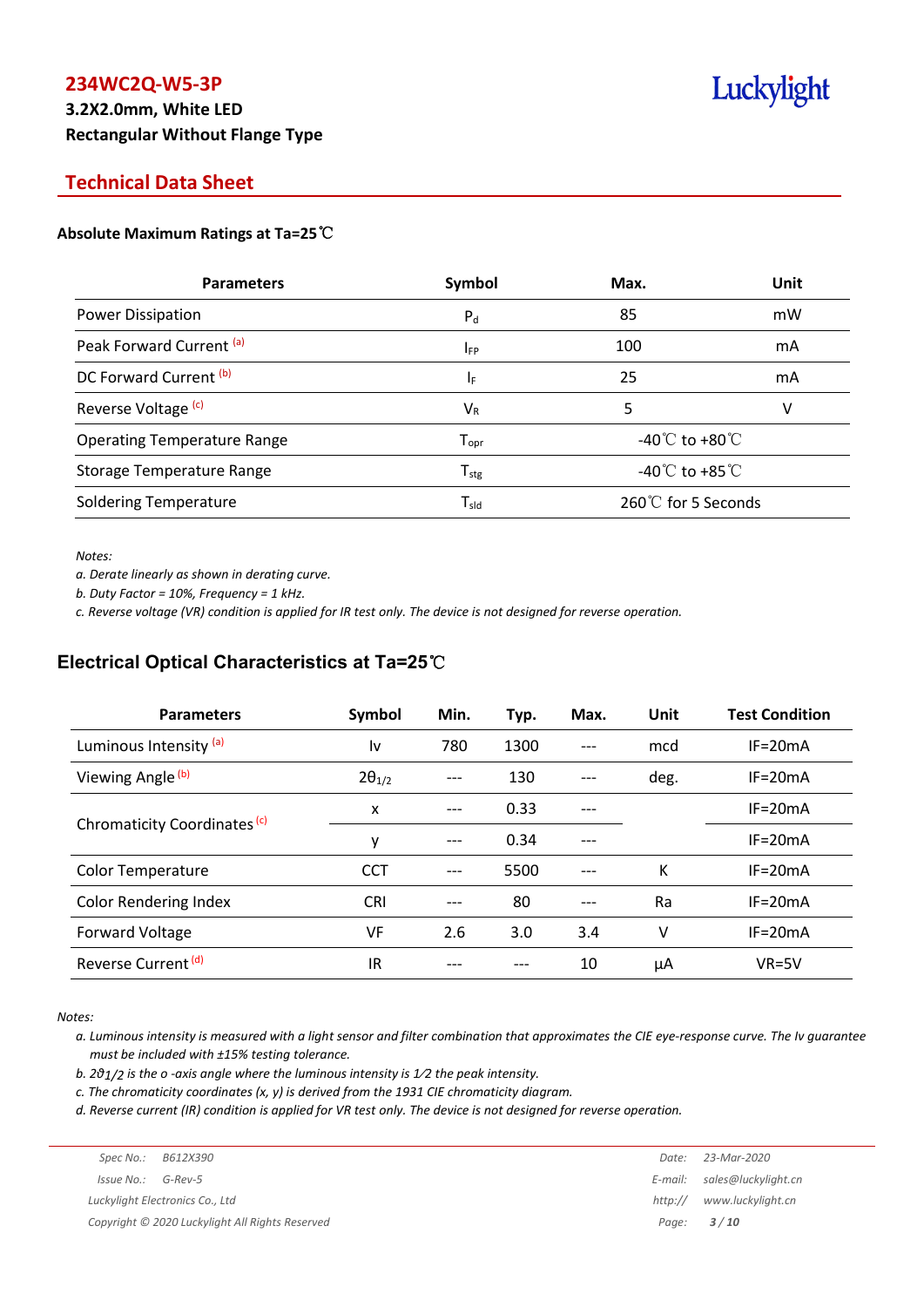## **3.2X2.0mm, White LED Rectangular Without Flange Type**

# Luckylight

## **Technical Data Sheet**

## **Typical Electrical / Optical Characteristics Curves (25**℃ **Ambient Temperature Unless Otherwise Noted)**



*Spec No.: B612X390 Date: 23-Mar-2020 Issue No.: G-Rev-5 E-mail: sales@luckylight.cn Luckylight Electronics Co., Ltd http:// www.luckylight.cn Copyright © 2020 Luckylight All Rights Reserved Page: 4 / 10*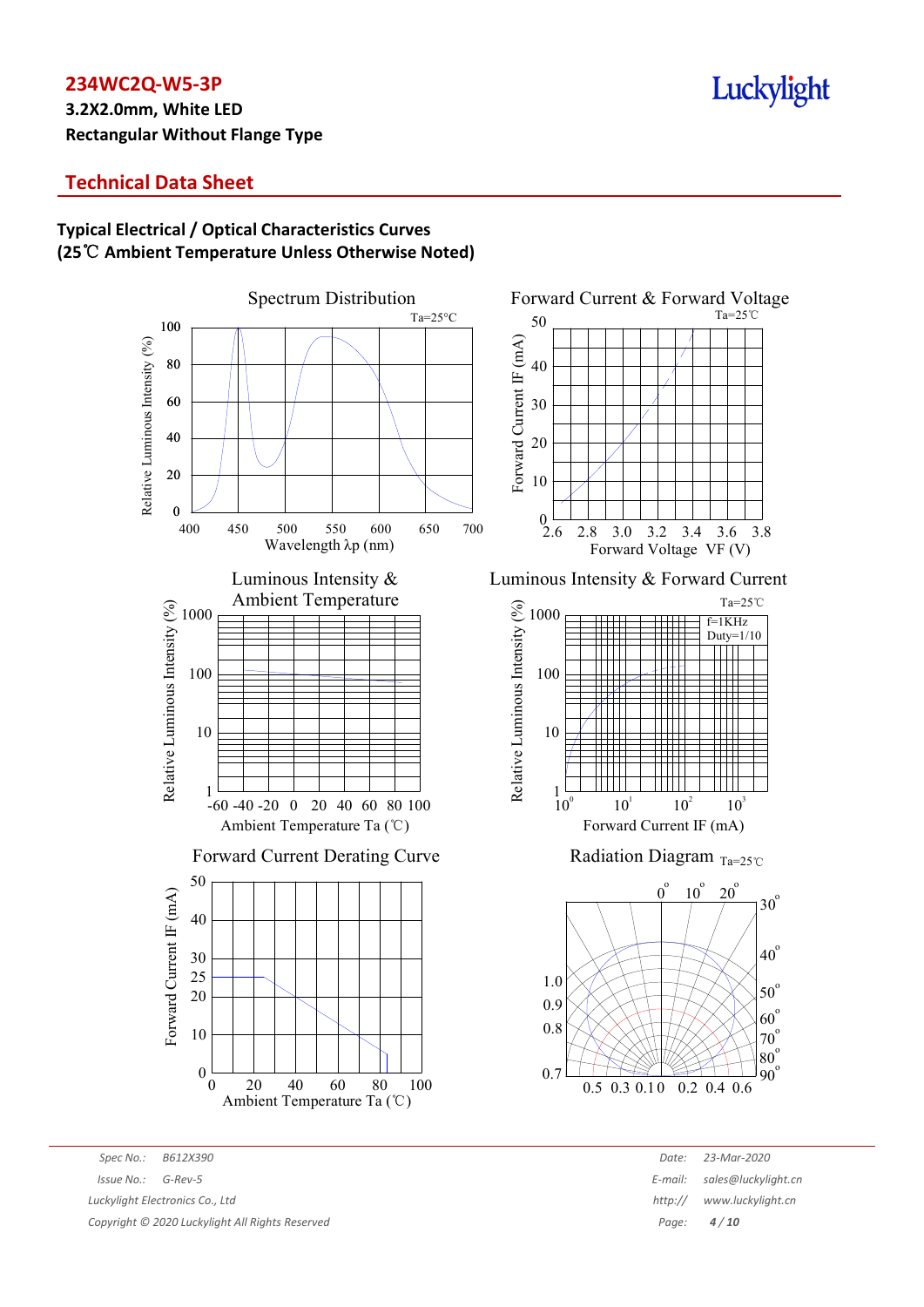# **3.2X2.0mm, White LED Rectangular Without Flange Type**

## **Technical Data Sheet**

#### **CIE Chromaticity Diagram:**



### **Chromaticity Coordinates Specifications for Bin Rank:**

| <b>Bin Code</b> | Left x | Left y | Top x | Top y | <b>Right x</b> | <b>Right y</b> | <b>Bottom</b> x | Bottom y |
|-----------------|--------|--------|-------|-------|----------------|----------------|-----------------|----------|
| $F2-1$          | 0.323  | 0.340  | 0.330 | 0.347 | 0.330          | 0.337          | 0.323           | 0.330    |
| $F3-1$          | 0.323  | 0.330  | 0.330 | 0.337 | 0.330          | 0.327          | 0.323           | 0.321    |
| $F2-2$          | 0.330  | 0.347  | 0.337 | 0.354 | 0.337          | 0.343          | 0.330           | 0.337    |
| $F3-2$          | 0.330  | 0.337  | 0.337 | 0.343 | 0.337          | 0.333          | 0.330           | 0.327    |
| $F2-3$          | 0.337  | 0.354  | 0.346 | 0.362 | 0.345          | 0.351          | 0.337           | 0.343    |
| $F3-3$          | 0.337  | 0.343  | 0.345 | 0.351 | 0.344          | 0.340          | 0.337           | 0.333    |

*Note: Color Coordinates Measurement allowance is ±0.01.*

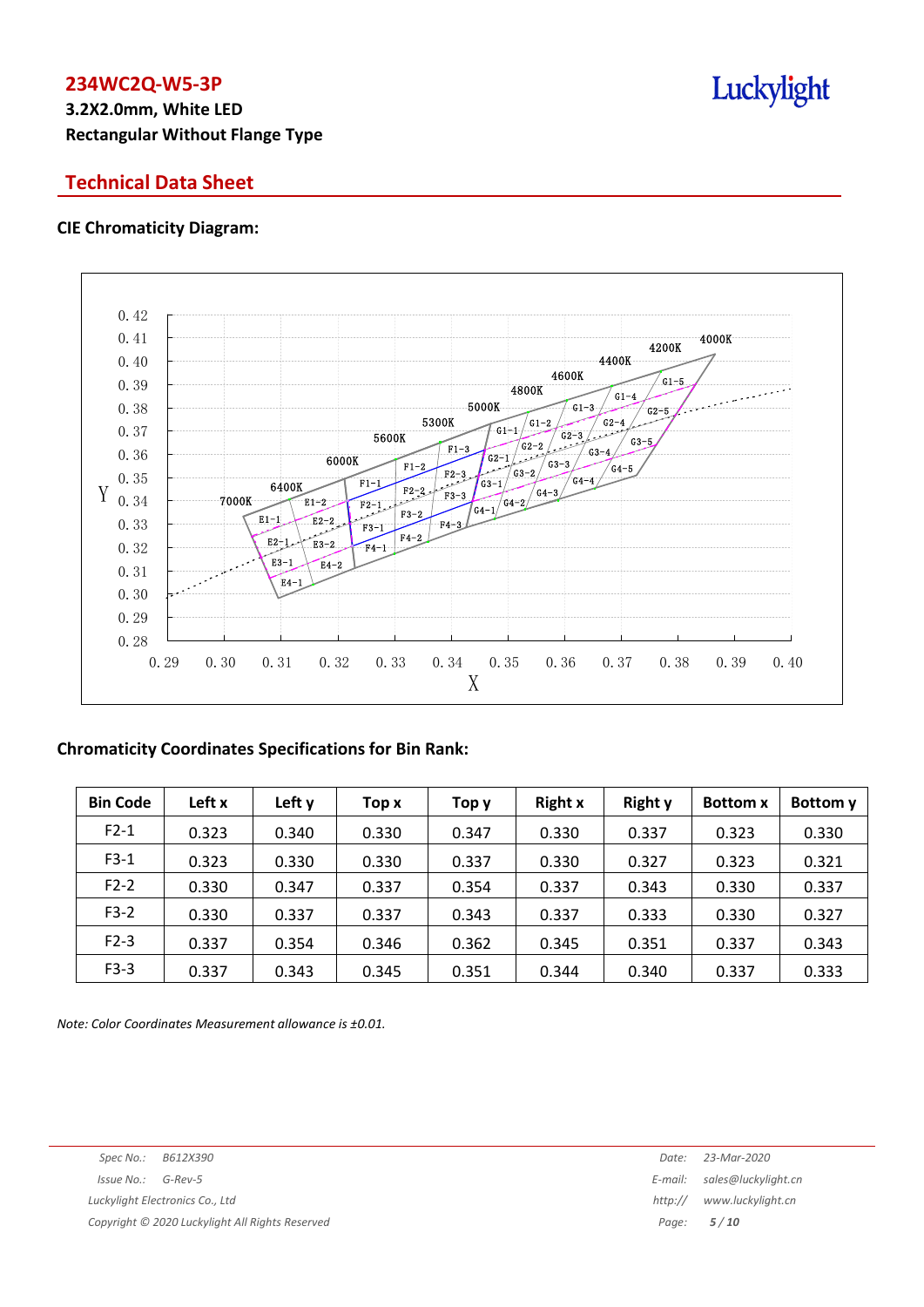## **Technical Data Sheet**

#### **Bin Table Specification**

#### **Luminous Intensity Iv (mcd) IF@20mA**

| <b>Bin Code</b> | Min  | Max. |
|-----------------|------|------|
| 17              | 780  | 1000 |
| 18              | 1000 | 1300 |
| 19              | 1300 | 1700 |
| 20              | 1700 | 2200 |

*Note: Tolerance of each bin limit is ±15%.*

#### **Forward Voltage VF (V) IF@20mA**

| <b>Bin Code</b> | Min | Max. |
|-----------------|-----|------|
|                 | 2.6 | 2.8  |
|                 | 2.8 |      |
|                 | 3.0 |      |
|                 |     |      |

*Note: Forward Voltage Measurement allowance is ±0.2V.*

#### **Chromaticity Coordinates, CC (x, y), IF@20mA**

| <b>Bin Code</b> | Chromaticity Coordinates, IF@20mA |       |       |       |       |  |  |
|-----------------|-----------------------------------|-------|-------|-------|-------|--|--|
| $F2-1$          | x                                 | 0.323 | 0.330 | 0.330 | 0.232 |  |  |
|                 | ٧                                 | 0.340 | 0.347 | 0.337 | 0.330 |  |  |
|                 | x                                 | 0.323 | 0.330 | 0.330 | 0.323 |  |  |
| $F3-1$          | ٧                                 | 0.330 | 0.337 | 0.327 | 0.321 |  |  |
| $F2-2$          | X                                 | 0.330 | 0.337 | 0.337 | 0.330 |  |  |
|                 | у                                 | 0.347 | 0.354 | 0.343 | 0.337 |  |  |
| $F3-2$          | x                                 | 0.330 | 0.337 | 0.337 | 0.330 |  |  |
|                 | ٧                                 | 0.337 | 0.343 | 0.333 | 0.327 |  |  |
| $F2-3$          | x                                 | 0.337 | 0.346 | 0.345 | 0.337 |  |  |
|                 | ٧                                 | 0.354 | 0.362 | 0.351 | 0.343 |  |  |
| $F3-3$          | x                                 | 0.337 | 0.345 | 0.344 | 0.337 |  |  |
|                 | у                                 | 0.343 | 0.351 | 0.340 | 0.333 |  |  |

*Note: Color Coordinates Measurement allowance is ±0.01.*

*Copyright © 2020 Luckylight All Rights Reserved Page: 6 / 10*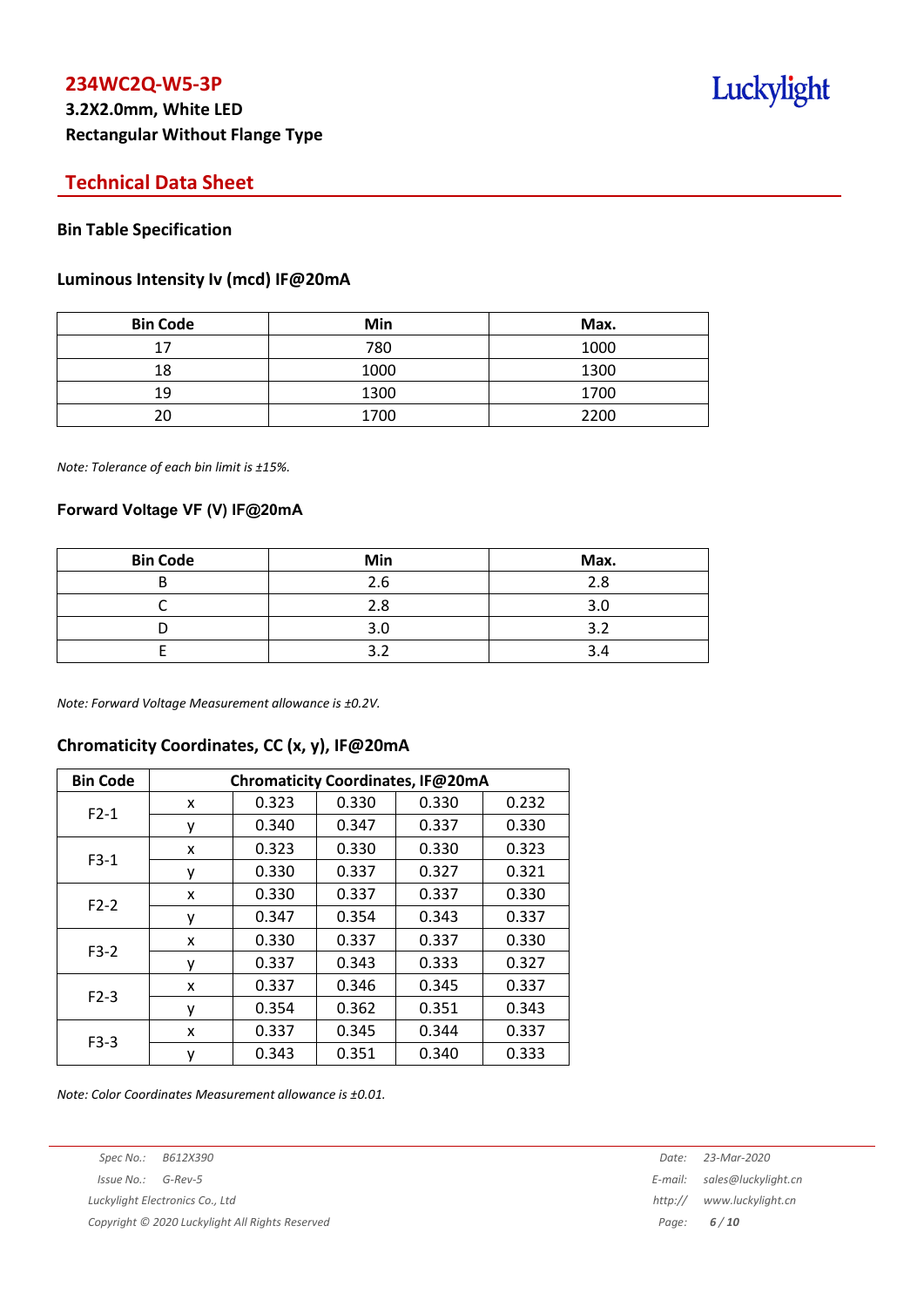# **3.2X2.0mm, White LED Rectangular Without Flange Type**

## **Technical Data Sheet**

### **Packing & Label Specifications:**



Packing Quantity:

- a. 500 PCS/bag.
- b.10000 PCS/Inner Box.
- c. 6 Inner Boxes/Outside Box.

| Spec No.: B612X390                              | Date:   | 23-Mar-2020                 |
|-------------------------------------------------|---------|-----------------------------|
| $Issue No.: G-Rev-5$                            |         | E-mail: sales@luckylight.cn |
| Luckylight Electronics Co., Ltd                 | http:// | www.luckylight.cn           |
| Copyright © 2020 Luckylight All Rights Reserved |         | Page: <b>7/10</b>           |

# Luckylight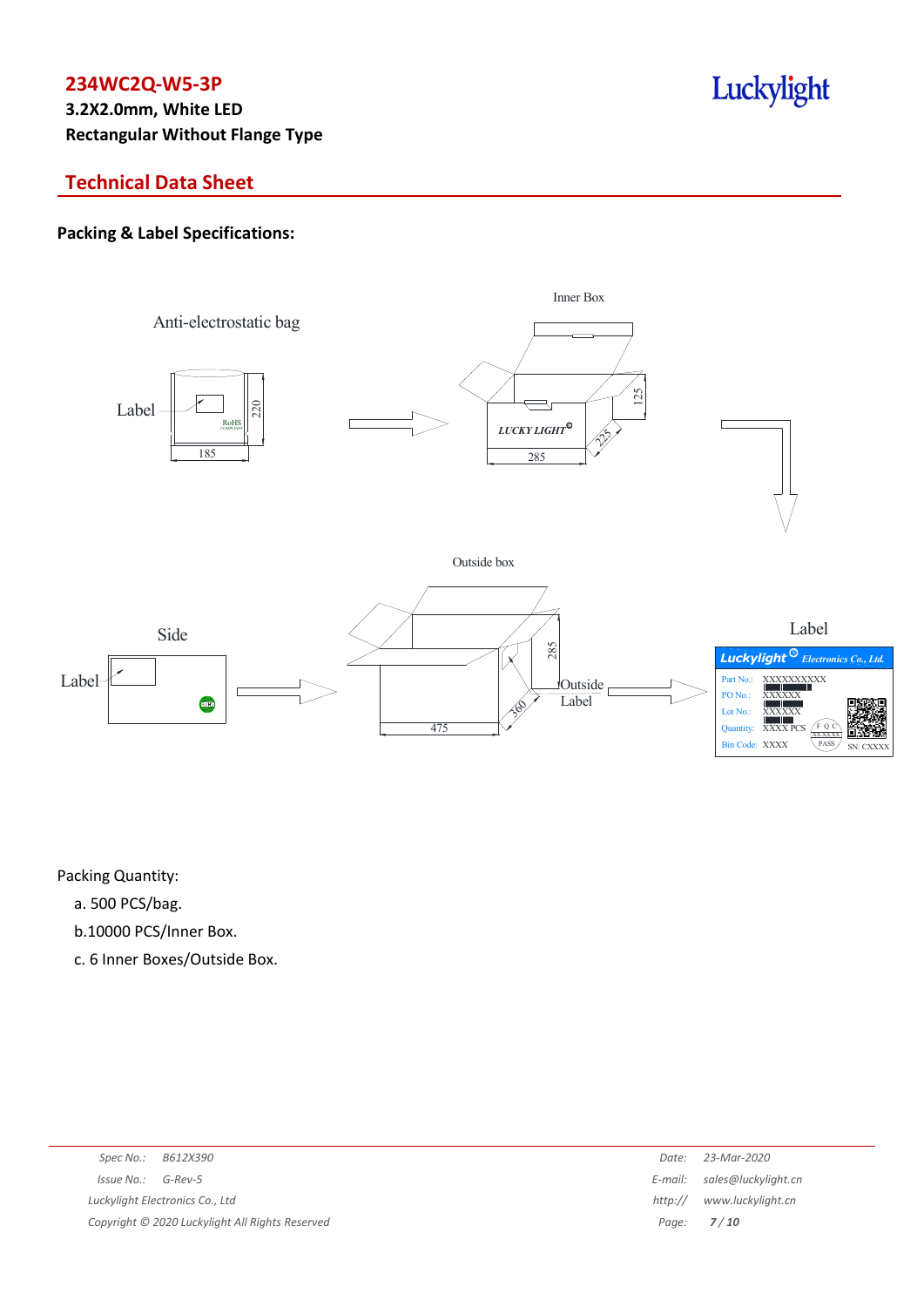## **Technical Data Sheet**

#### **CAUTIONS**

#### 1. **Over-current-proof**

Customer must apply resistors for protection, otherwise slight voltage shift will cause big current change (Burn out will happen).

#### 2. **Storage**

- 2.1 The LEDs should be stored at 30°C or less and 70%RH or less after being shipped from Luckylight and the storage life limits are 3 months. If the LEDs are stored for 3 months or more, they can be stored for a year in a sealed container with a nitrogen atmosphere and moisture absorbent material.
- 2.2 Please avoid rapid transitions in ambient temperature, especially, in high humidity environments where condensation can occur.

#### 3. **Cleaning**

Use alcohol-based cleaning solvents such as isopropyl alcohol to clean the LEDs if necessary.

#### 4. **Lead Forming & Assembly**

During lead forming, the leads should be bent at a point at least 1.6mm from the base of LED lens. Do not use the base of the lead frame as a fulcrum during forming. Lead forming must be done before soldering, at normal temperature. During assembly on PCB, use minimum clinch force possible to avoid excessive mechanical stress.

#### 5. **Soldering**

When soldering, for Lamp without stopper type and must be leave a minimum of 3mm clearance from the base of the lens to the soldering point. Do not apply any external stress to the lead frame during soldering while the LED is at high temperature.

#### Recommended soldering conditions:

| <b>Soldering Iron</b> |                                     |                               | <b>Wave Soldering</b>                |
|-----------------------|-------------------------------------|-------------------------------|--------------------------------------|
| Temperature           | $300^{\circ}$ C Max.<br>3 sec. Max. | Pre-heat<br>Pre-heat Time     | $100^{\circ}$ C Max.<br>60 sec. Max. |
| Soldering Time        | (one time only)                     | Solder Wave<br>Soldering Time | $260^{\circ}$ C Max.<br>5 sec. Max.  |

*Note:*

a. Excessive soldering temperature and / or time might result in deformation of the LED lens or catastrophic failure of the LED.

Luckylight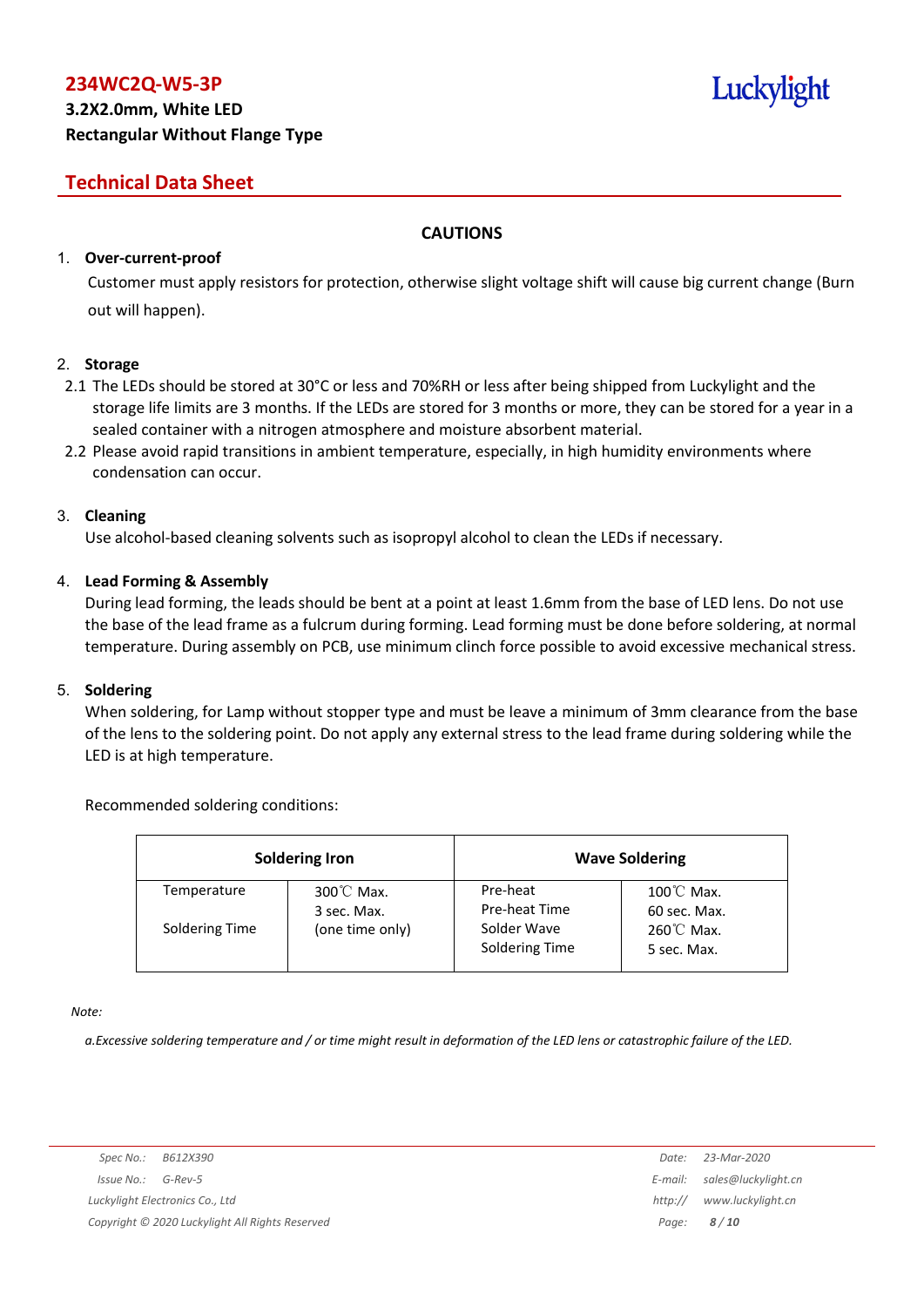# **3.2X2.0mm, White LED Rectangular Without Flange Type**

### **Technical Data Sheet**

Recommended Wave Soldering Profiles



#### *Notes:*

a. Recommend pre-heat temperature of 105° C or less (as measured with a thermocouple attached to the LED pins) prior to immersion in the *solder wave with a maximum solder bath temperature of 260° C.*

*b.Peak wave soldering temperature between 245° C ~ 255°C for 3 sec (5 sec max).*

*c.Do not apply stress to the epoxy resin while the temperature is above 85°C.*

*d.Fixtures should not incur stress on the component when mounting and during soldering process.*

*e.SAC 305 solder alloy is recommended.*

*f.No more than one wave soldering pass.*

#### 6. **Drive Method**

An LED is a current-operated device. In order to ensure intensity uniformity on multiple LEDs connected in parallel in an application, it is recommended that a current limiting resistor be incorporated in the drive circuit, in series with each LED as shown in Circuit A below.

**Circuit model A** 

**Circuit model B** 





(A) Recommended circuit

(B) The brightness of each LED might appear different due to the differences in the I-V characteristics of those LEDs.

| Spec No.:<br>B612X390                           | Date:   | 23-Mar-2020                 |
|-------------------------------------------------|---------|-----------------------------|
| Issue No.:<br>G-Rev-5                           |         | E-mail: sales@luckylight.cn |
| Luckylight Electronics Co., Ltd                 | http:// | www.luckylight.cn           |
| Copyright © 2020 Luckylight All Rights Reserved |         | Page: $9/10$                |

| Date:   | 23-Mar-2020         |
|---------|---------------------|
| E-mail: | sales@luckylight.cn |
| http:// | www.luckylight.cn   |
| Page:   | 9/10                |